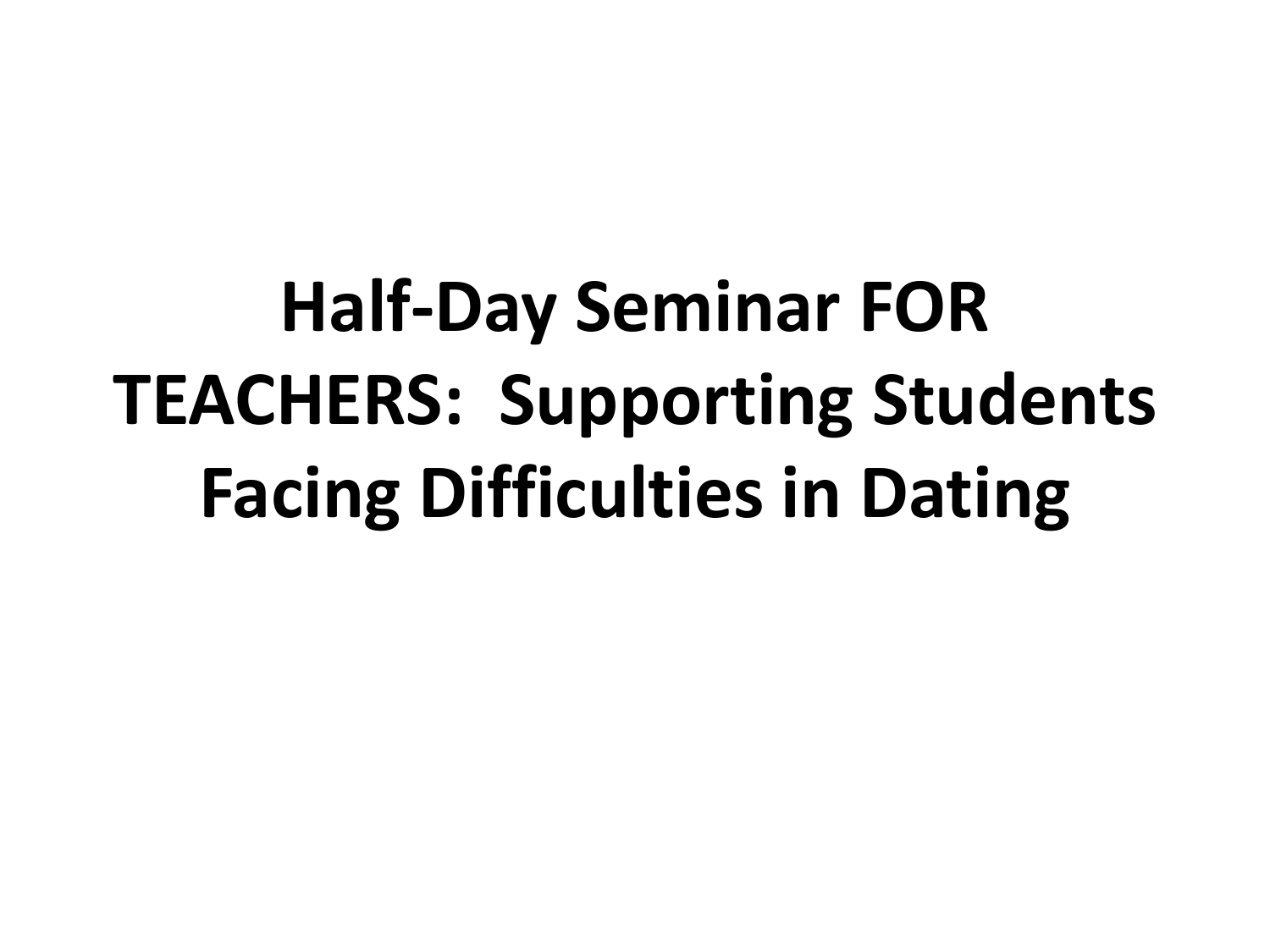

- •平、靚、正
- •最緊要有feel、好玩
- •人有我有
- •唔好上身,易來易去
- •寧濫勿缺,身份象徵
- •曾經擁有,才是永恆
- •重情慾、不重禮節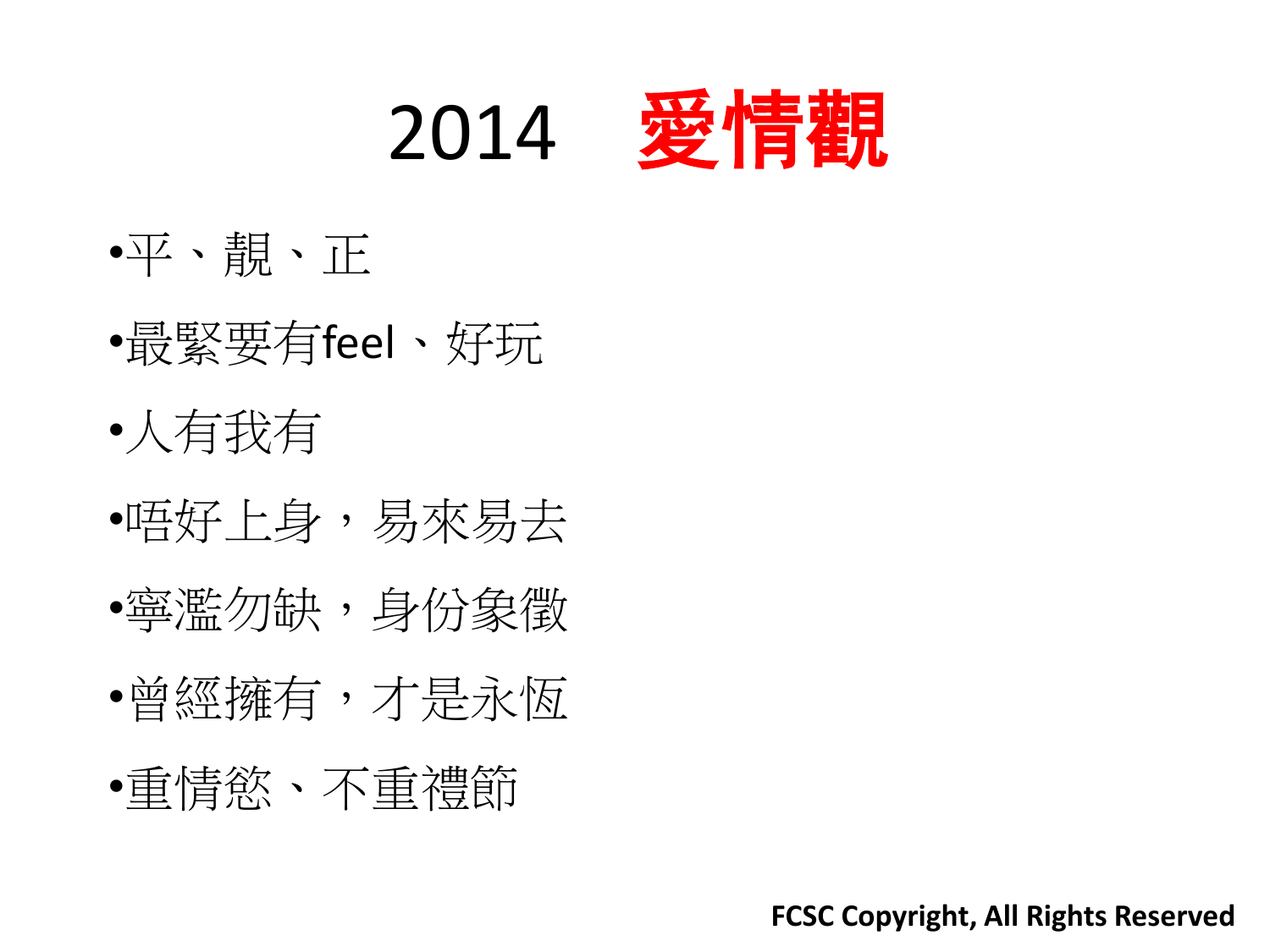# 你怎樣看中學生談戀愛 **?**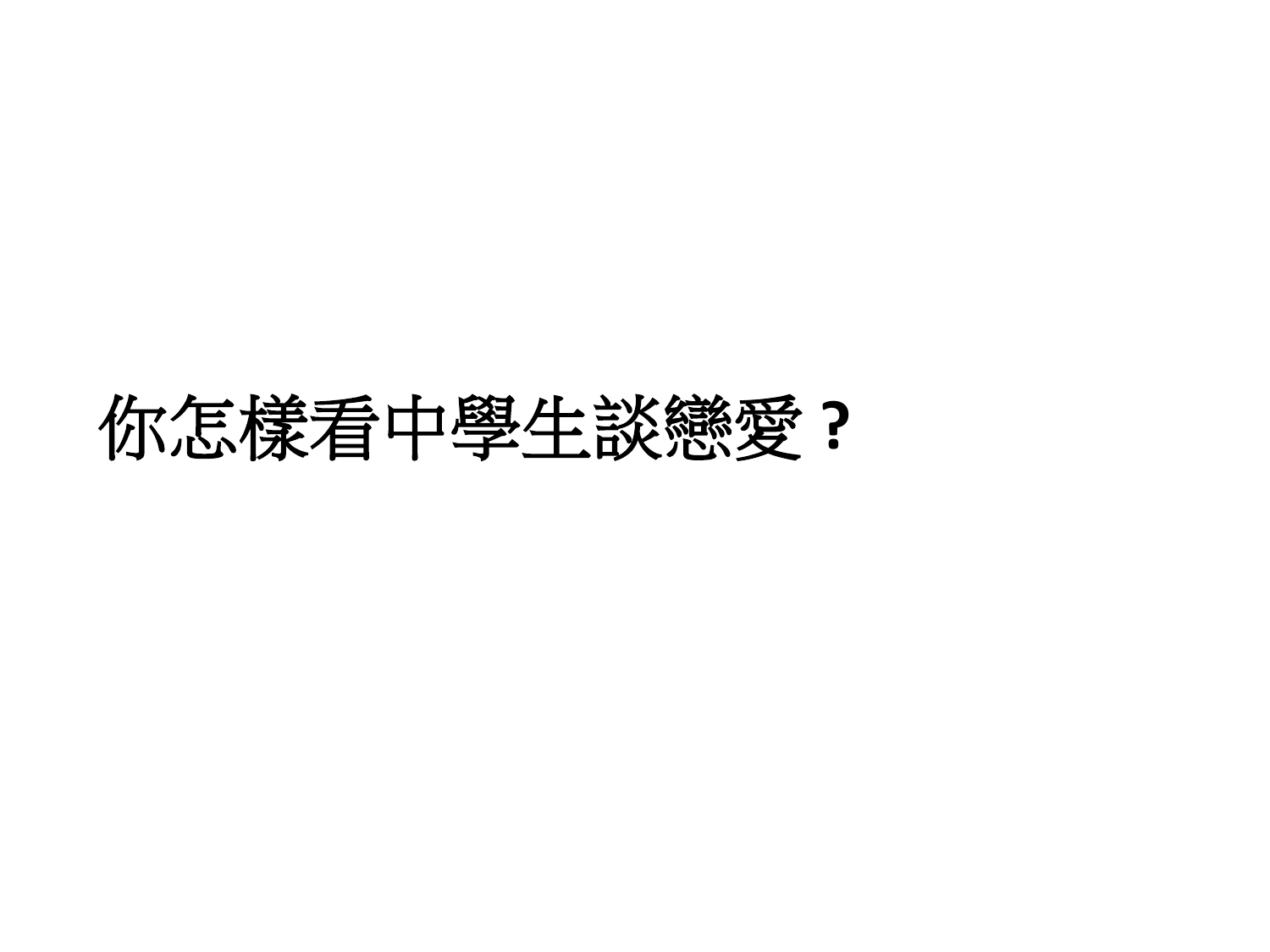### 我想拍拖,因為....

有人一齊同我做我想做嘅嘢

有人錫、比人照顧

無咁悶

有事嘅時候有人傾

有人分擔

會開心d

令我覺得有種親密感,安全感

我好想同對方一齊

有人一齊share 野食

想獨立

先覺得自己存在 *節錄自:中三、四級學生 (1.2014)*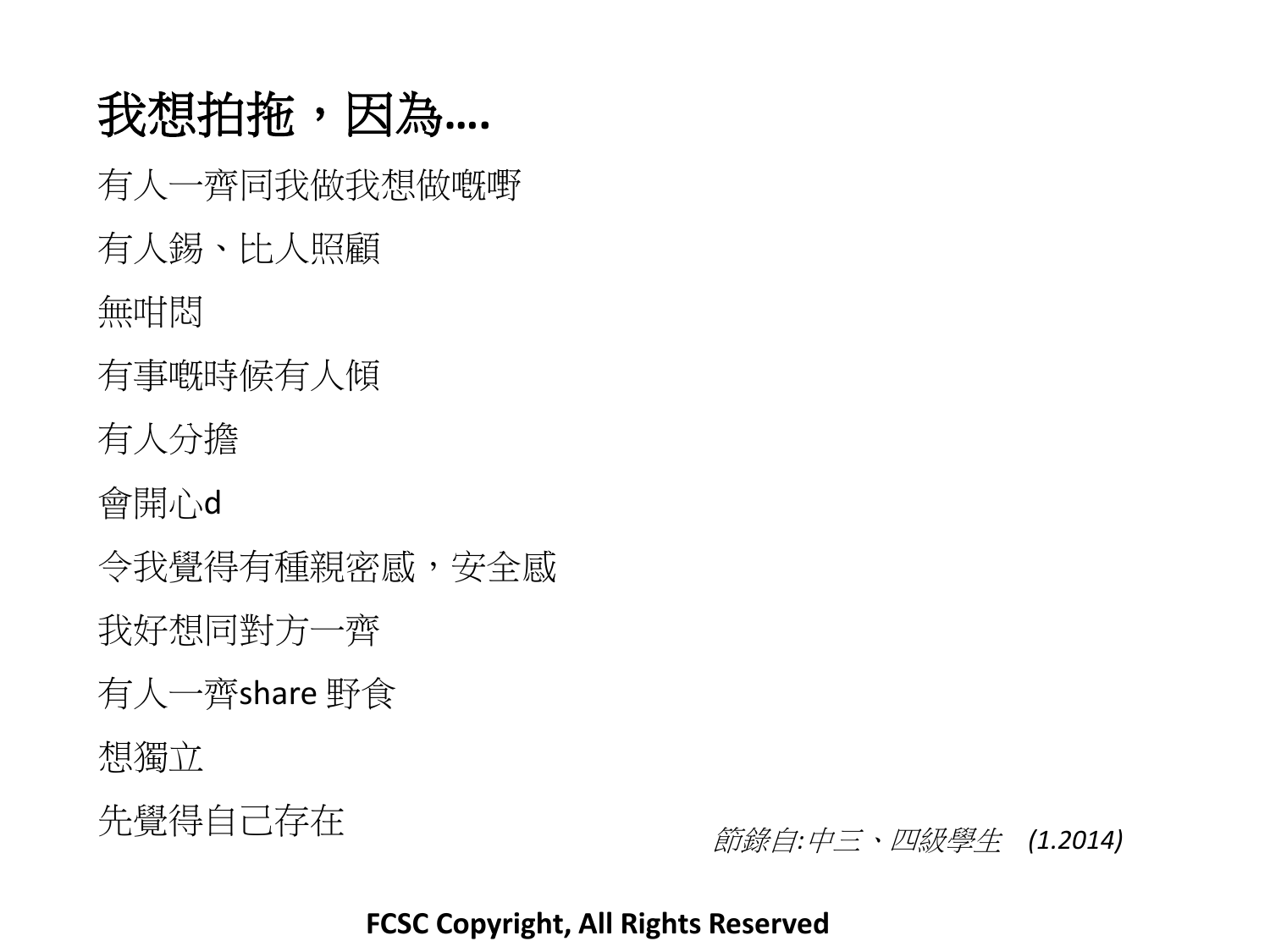# **SDN – Special Dating Needs**

## 時間管理障礙**:** 反比時間投資謬誤

## 欠缺正確榜樣 **/** 學習途徑



解難能力 **/** 抗逆能力**:** 低

溝

通

**/**

表

達

障

礙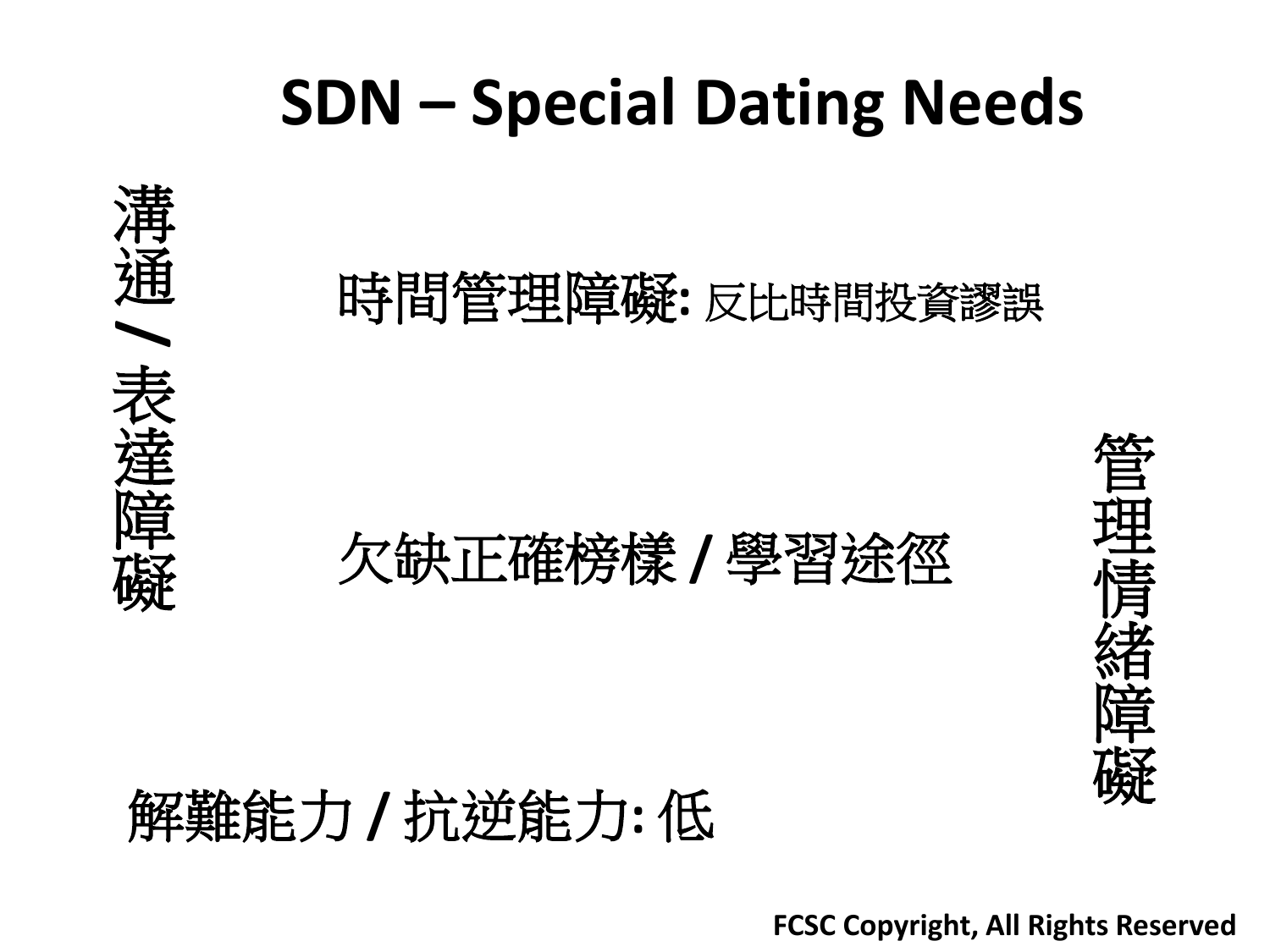## 情愛教育*:* 責任、承擔

生命教育*:* 珍惜、感恩

時間管理*:* 人生規劃

## 道德教育*:* 發在情、止在禮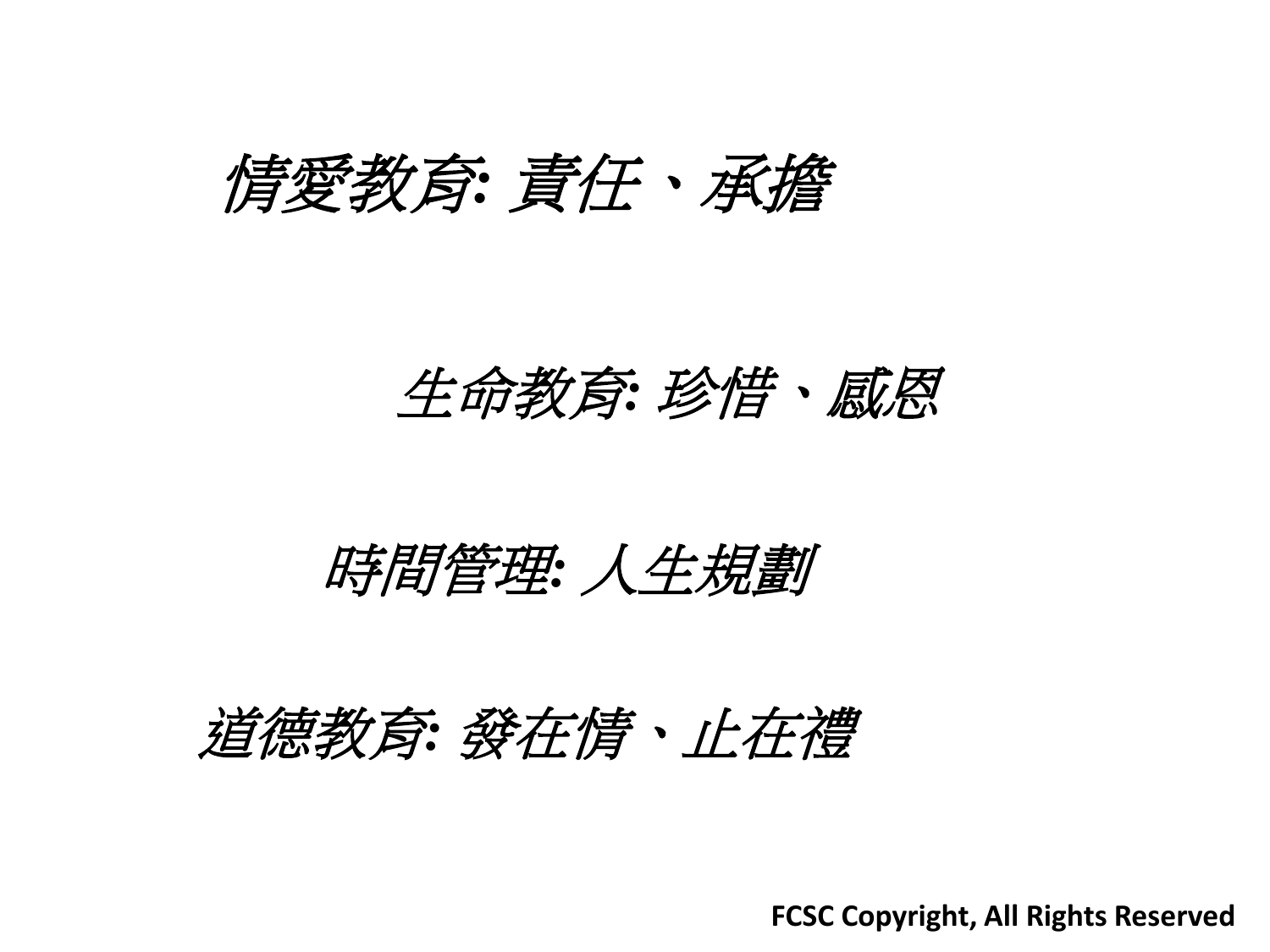# 訓導? 輔導? 訓輔? 老師?朋友?同行者?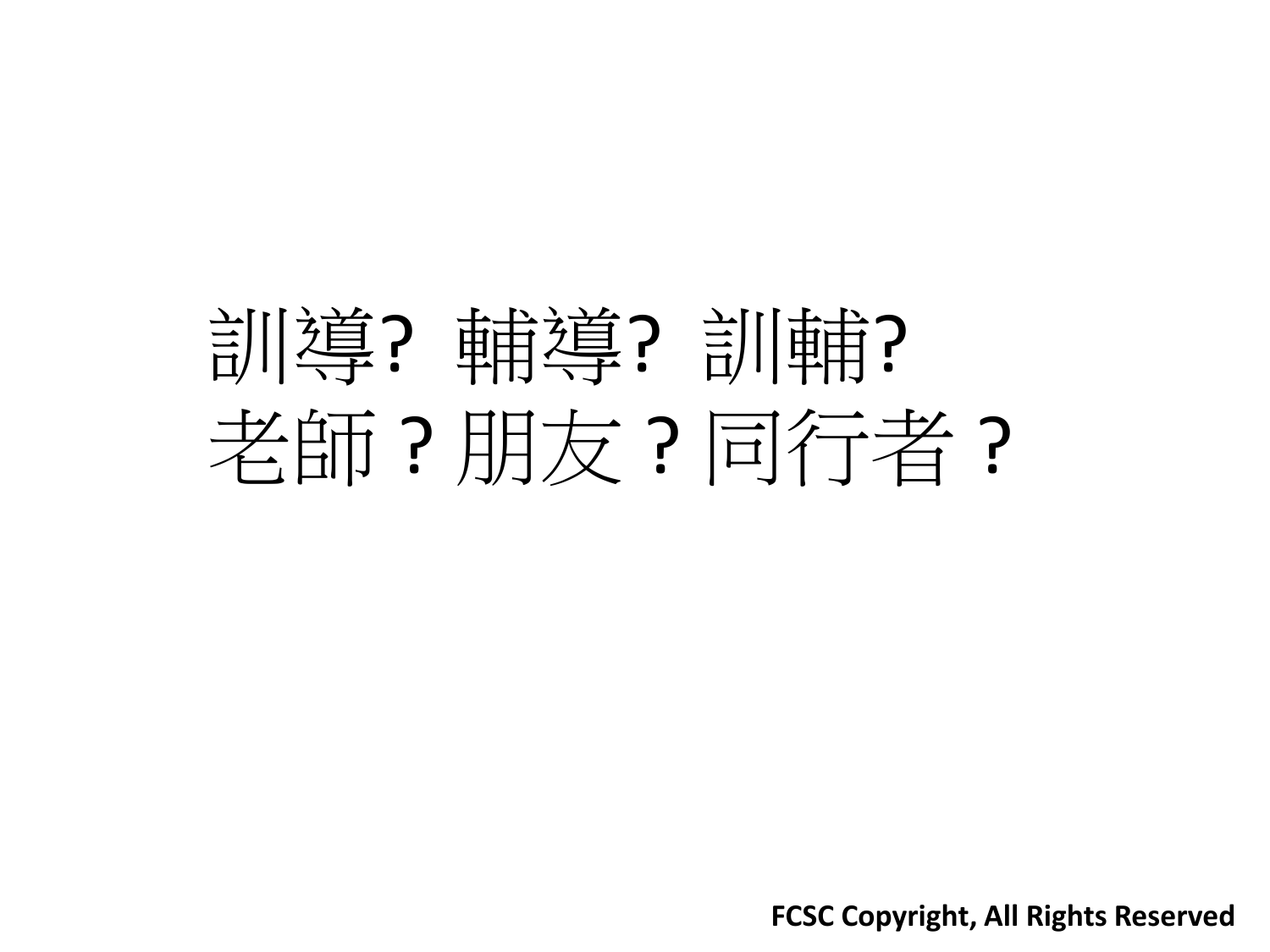# 老師的四種形態

- 感受型
- 理智型
- 打岔型
- 行動型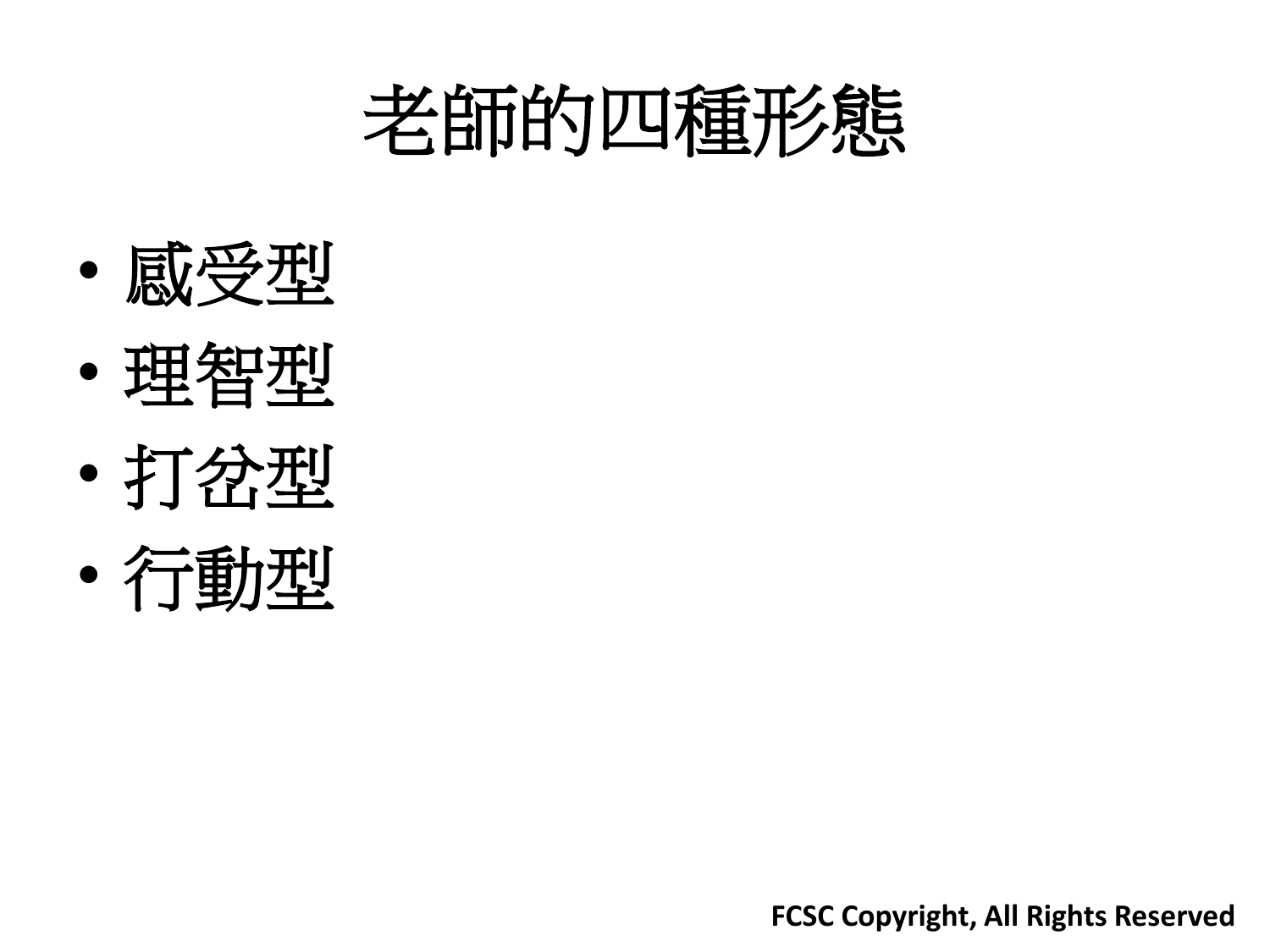感受型

- 關心學生的主觀感受而非客觀事件
- 感受無分對錯
- "成件事你覺得點?"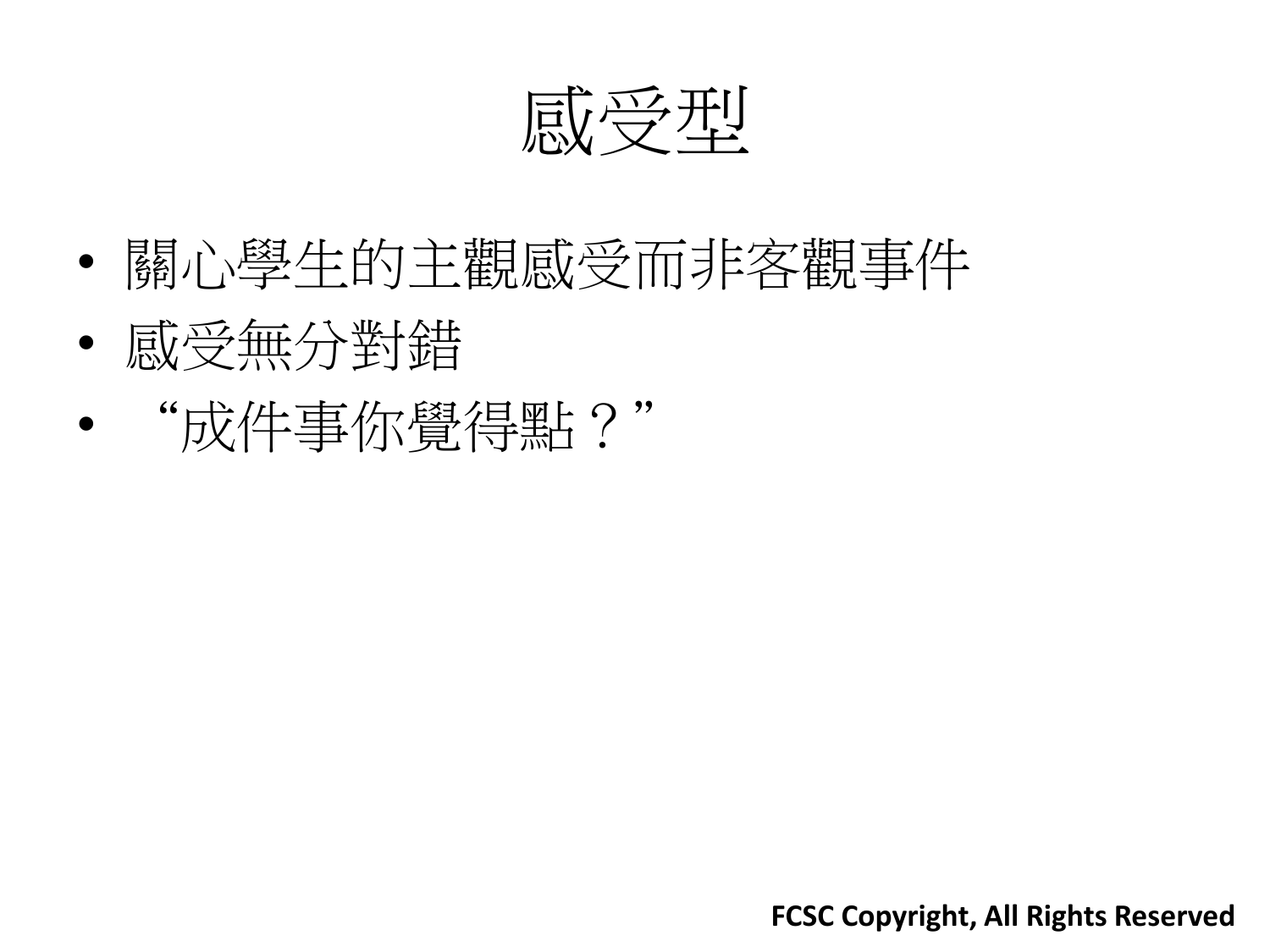

- "基本上,讀書時候拍拖嘅人,超過95%係 唔會有將來,你點會係嗰5%呢?"
- "人嘅成功感,70%係來自個人讀書或事業 上的成就,所以唔值得花太多時間談戀愛"
- "所謂凡事三思而後行,三思包括…….. "
	- "呢段關係對你嚟講有幾重要? 重要在於D 咩 ?有無其他野一樣咁重要?到底你認為咩係重 要?"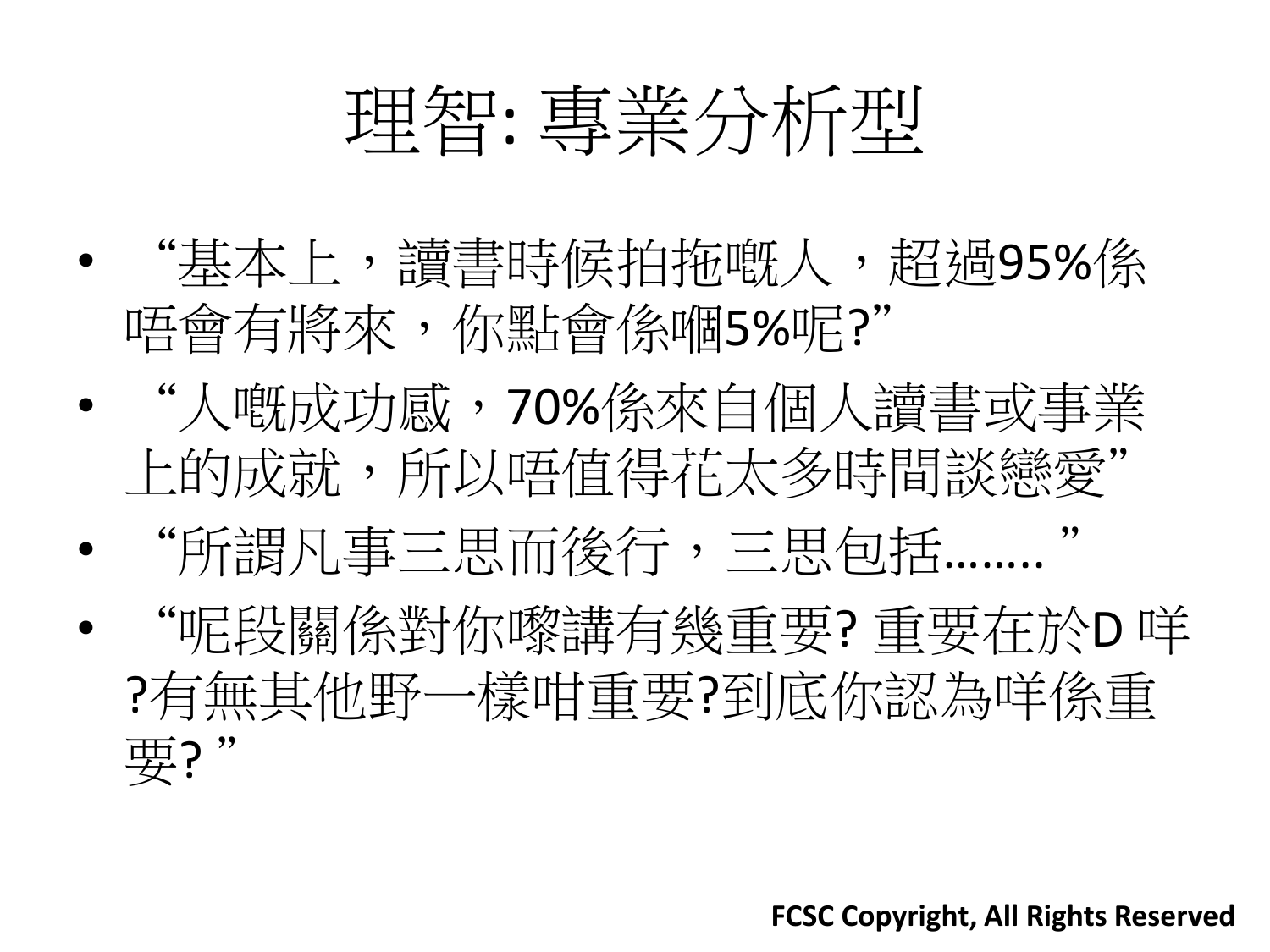打岔型

- "嗱,拍拖嘅嘢,譜下算啲,唔好咁認真" • "拍拖呢D咁深嘅嘢,如果你都肯試,即係 份功課難你唔到啦,,咁留糕…."
- " 拍拖即係你有多餘時間,有時間嚟幫下阿 SIR做義工啦"
- "算啦,睇開D 啦, 諗第二D野啦"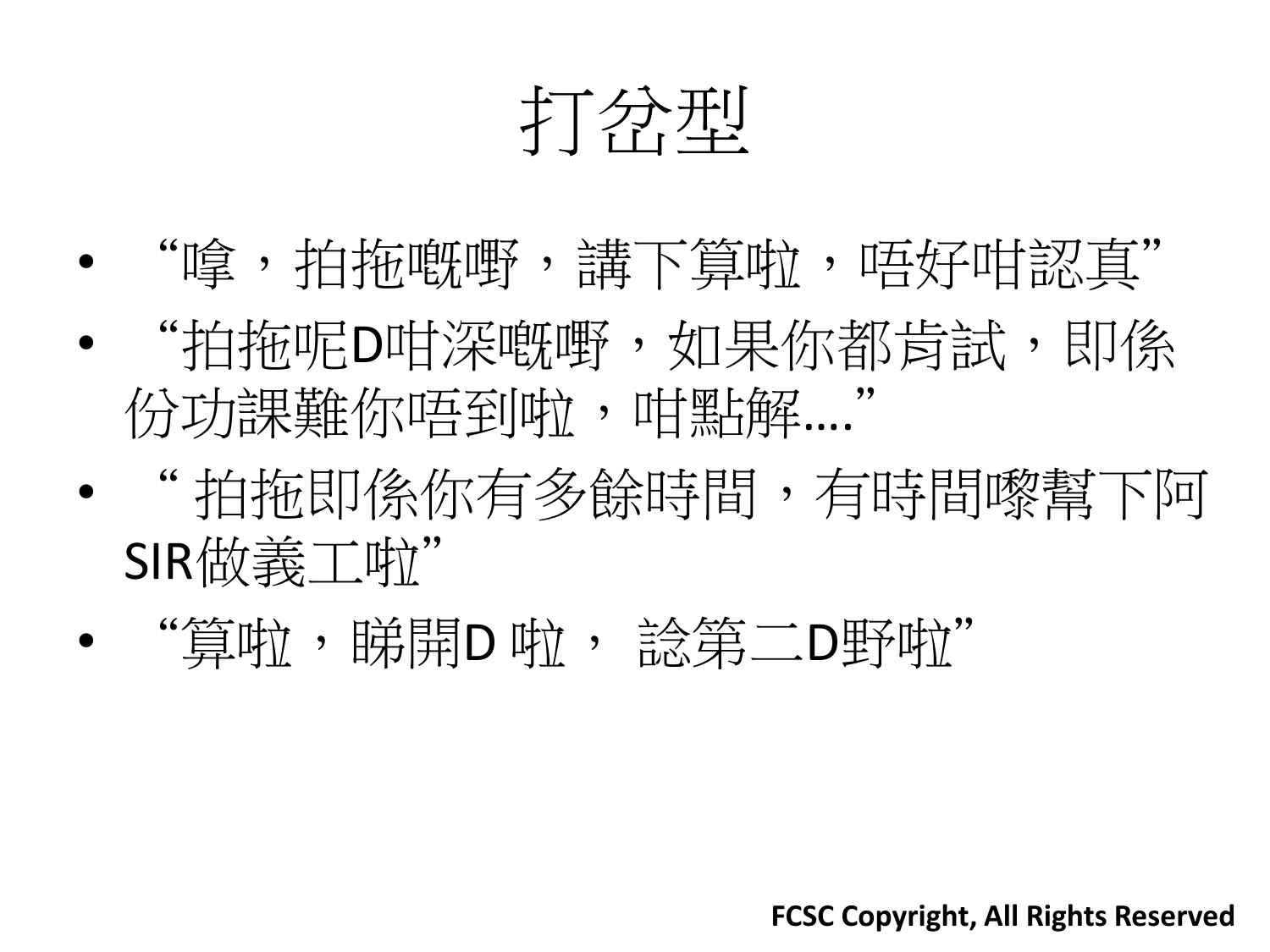行動型

- 講多無謂,行動最實際
- 分工、轉介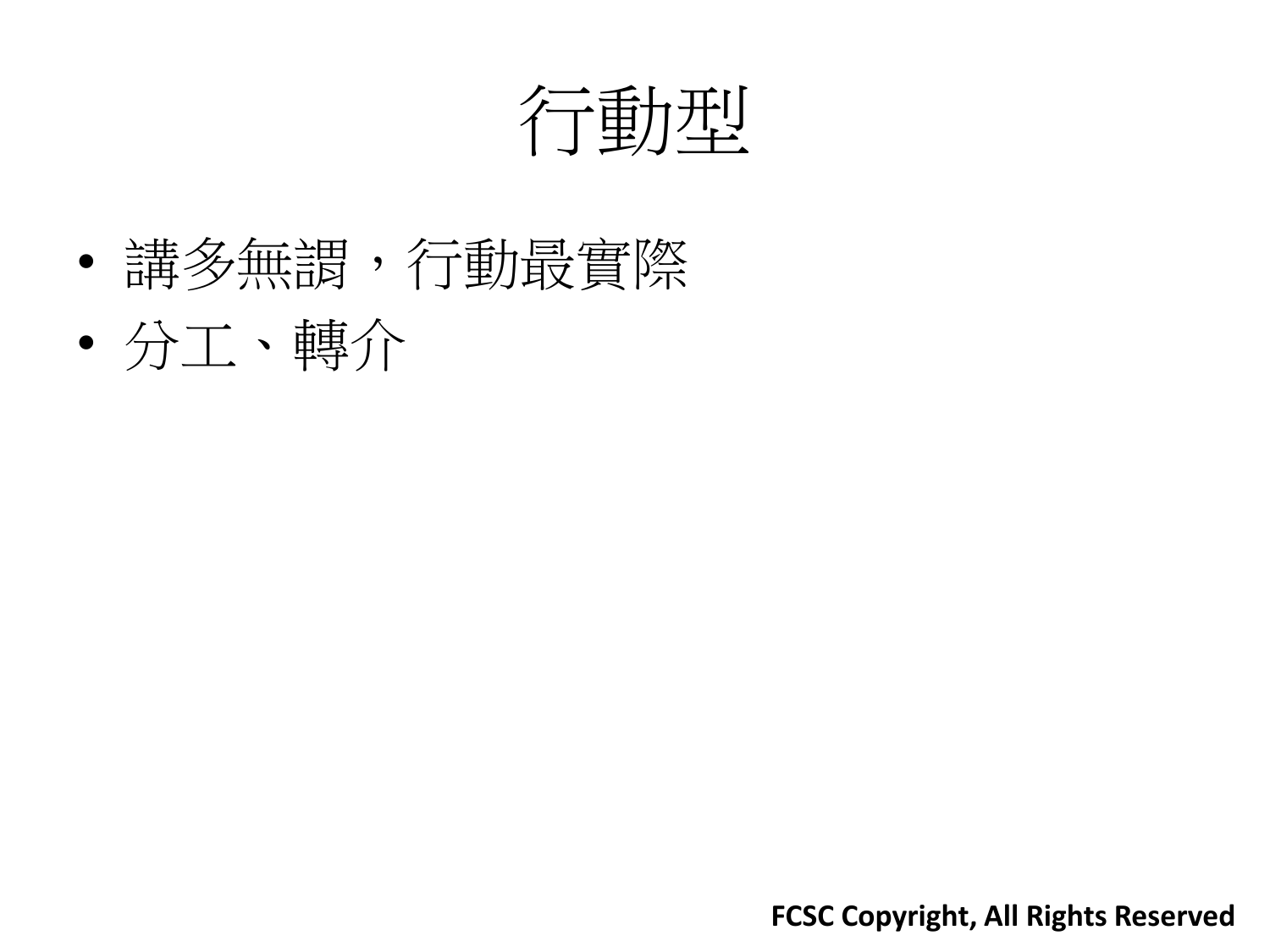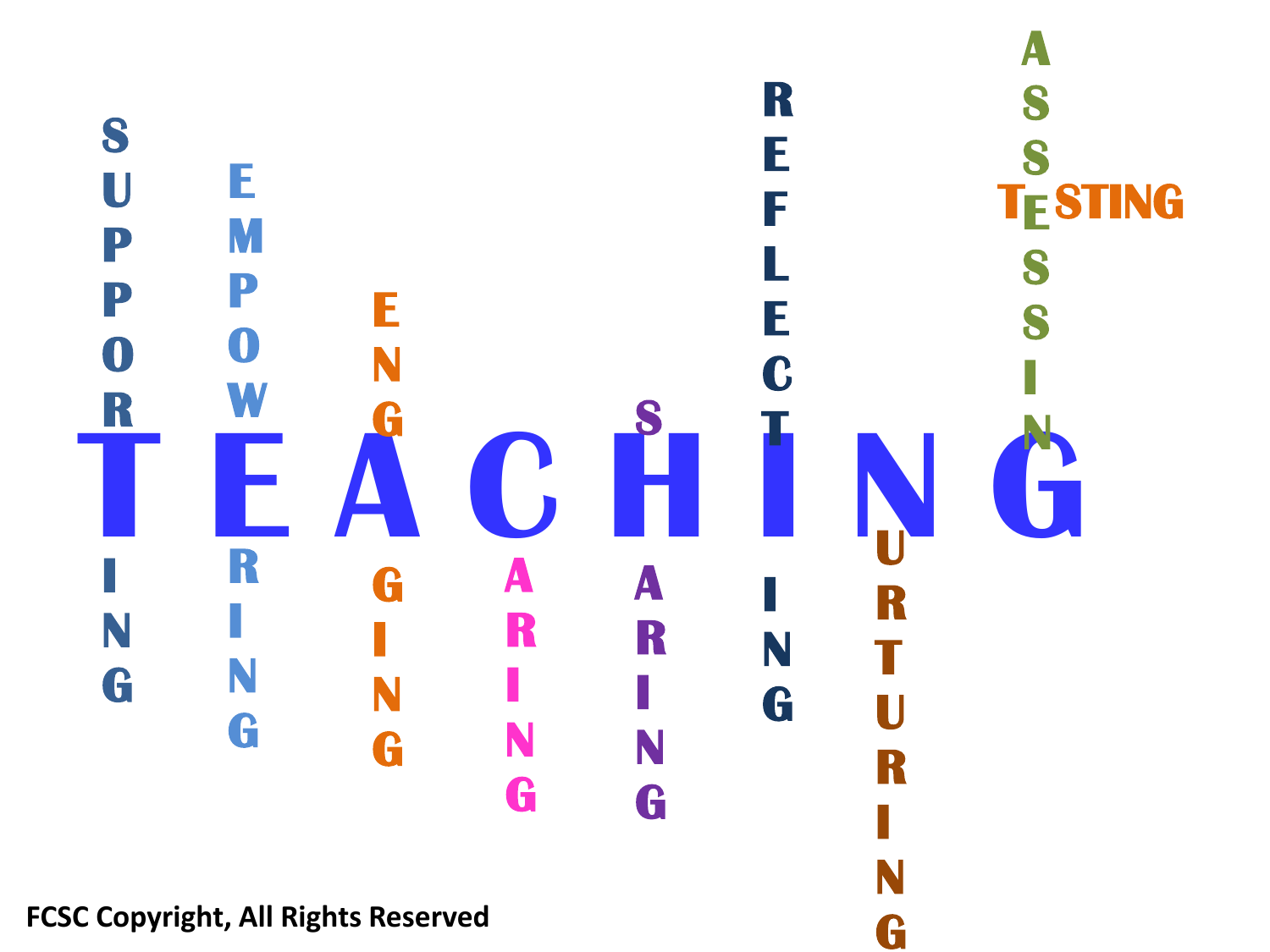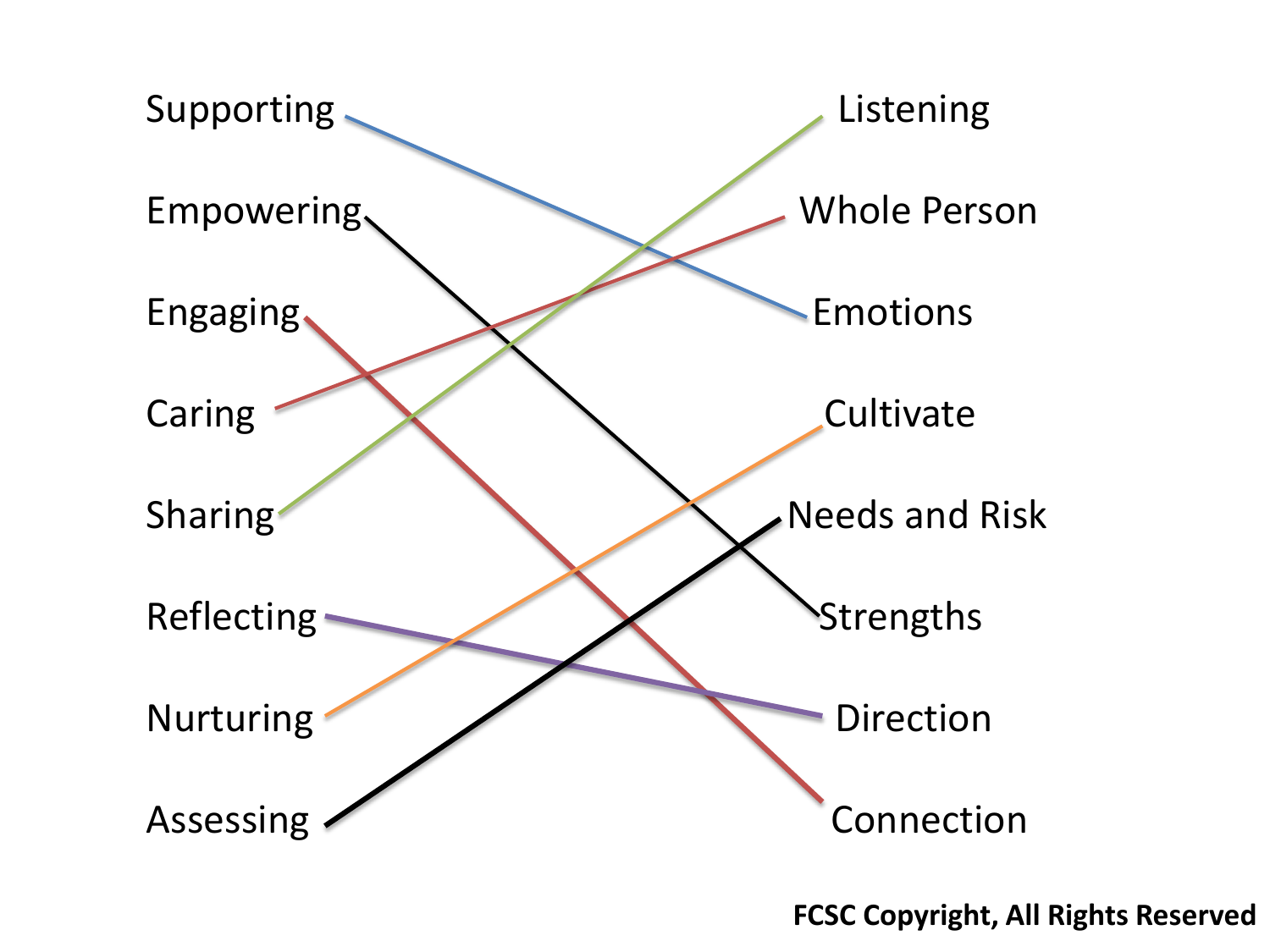## 學生面對戀愛困擾可能出現的情緒和行為表現

- 情緒低落 / 抑鬱
- 情緒起伏不定(例如: 容易觸動/眼紅哭泣/變得沉默寡言)
- 對性 / 懷孕 / 分手 / 第三者字眼、話題特別敏感
- 學習表現/學業成績下滑
- 減少出席有興趣的課外活動
- 反應遲緩/心不在焉、精神恍惚(例如: 經常呆望手機)
- 表現得很疲累 / 突然經常遲到 (失眠)
- 表現自卑 / 退縮
- 突然消瘦 / 暴肥
- 懷疑自殘的痕跡
- 特別依賴 VS 過度自我孤立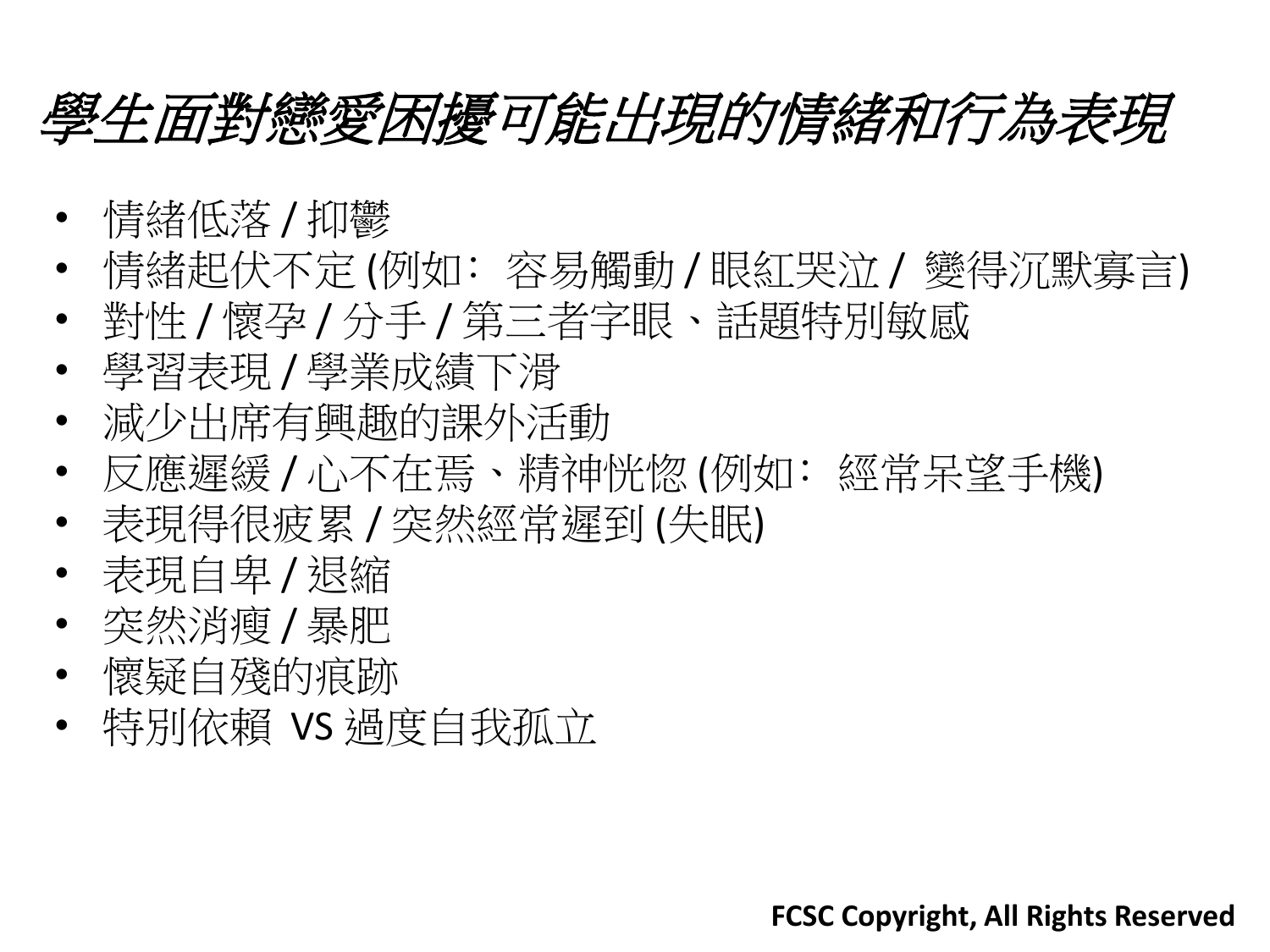#### Case 1:  $F.4 / F$

我同隔離班個KK上個月開始咗啦,都ok嘅,, 話晒佢個款算OK,不過我哋講明係學校會扮 無嘢…但係最近我覺得唔掂囉, 佢同其他人玩 得好埋, 當我透明, 放假又超忙唔出嚟, 搞 到我都唔知係咪真係同佢拍緊拖, 定係玩玩 吓啊?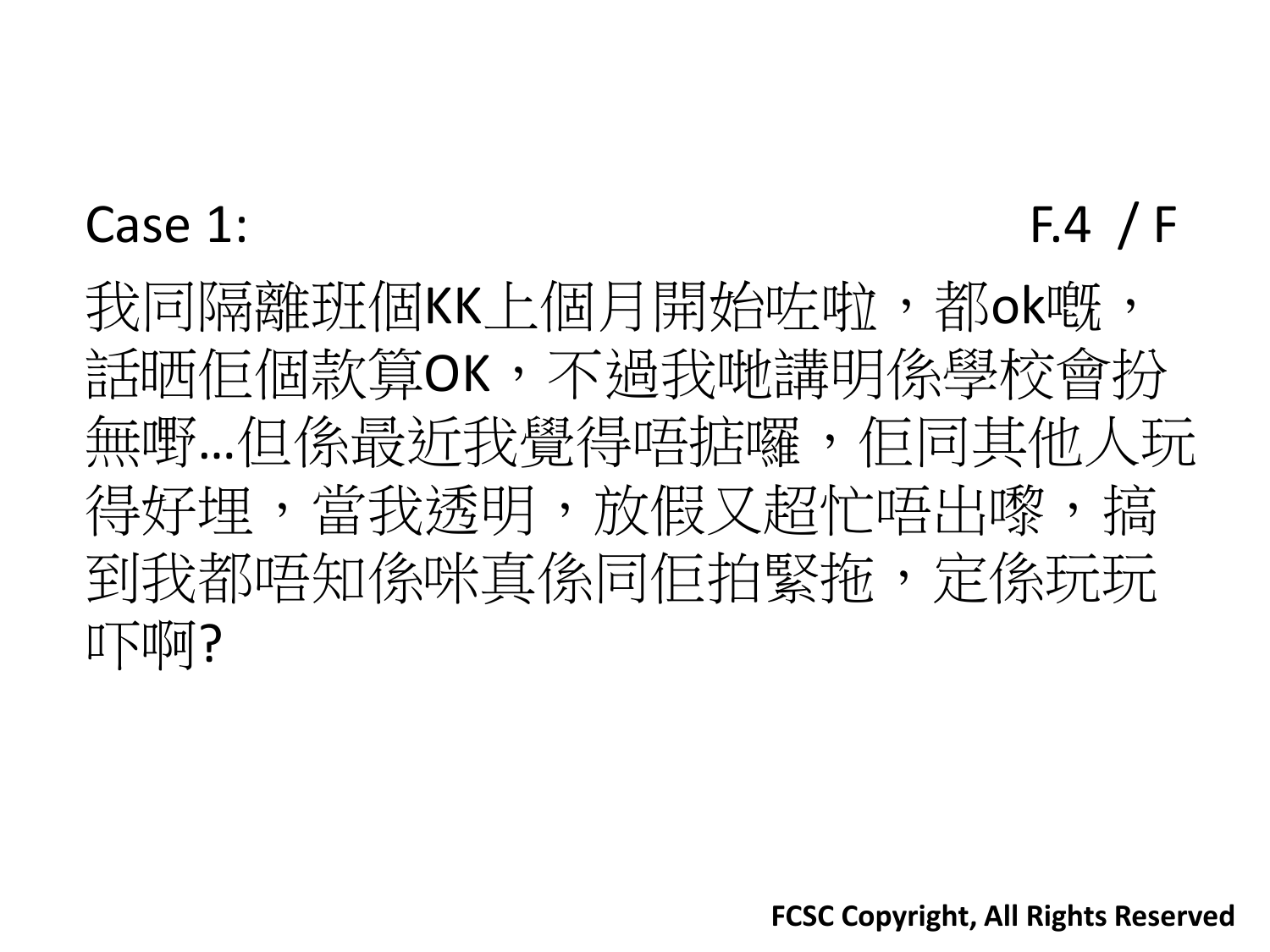•  $T(1)$ :

真係睇唔出喎,收得咁埋,我真係戥你地拍 得辛苦…… 咁你都簽左條不平等條約囉, 好難 搞喎,其實人玩你、你玩人啦,如果你可以 接受係玩嘅,咁就唔好再投放咁多感情,無 須太認真,日久見人心,早日收回你片感情 失地囉…即係快D止蝕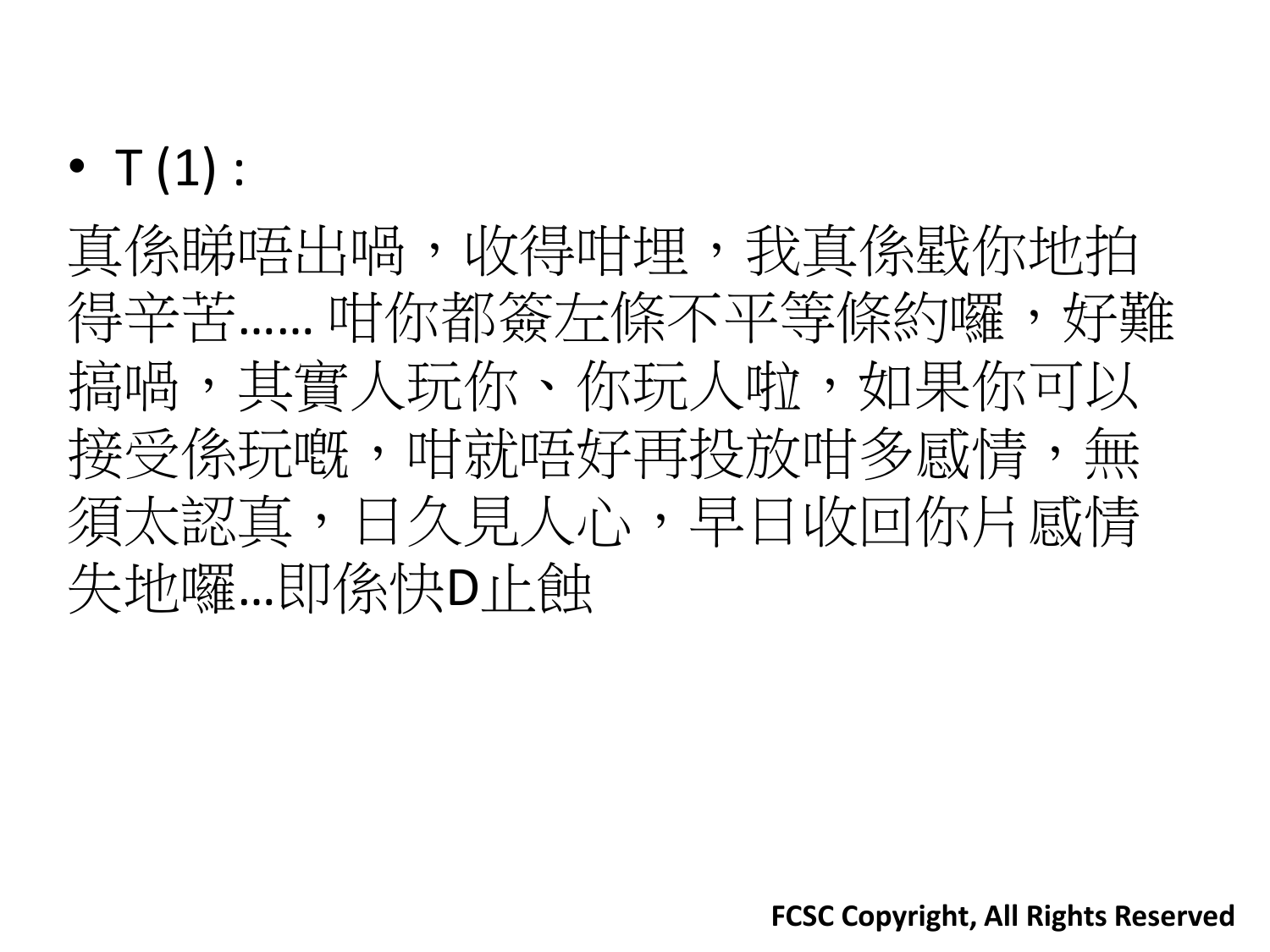$T(2): \checkmark$ 哦,真係睇唔出喎,收得咁埋,我諗你唔可 定好辛苦…咁你依家覺得點呀?大家明明 嘢但係要扮無嘢,的確係怪怪地嘅,所以可能 有D嘢大家講就易,做其實好難架。講真,咁你 自己對呢段感情係玩定認真先? 認真就要認真去 搞囉,搵個機會同KK傾下,睇下大家可以再點來 好D, 嗱,你O唔OK 同佢好好地咁傾先? 你同我 講你同KK既秘密,咁你知我實撐住你地架,所以 有咩事,要搵我唱,OK?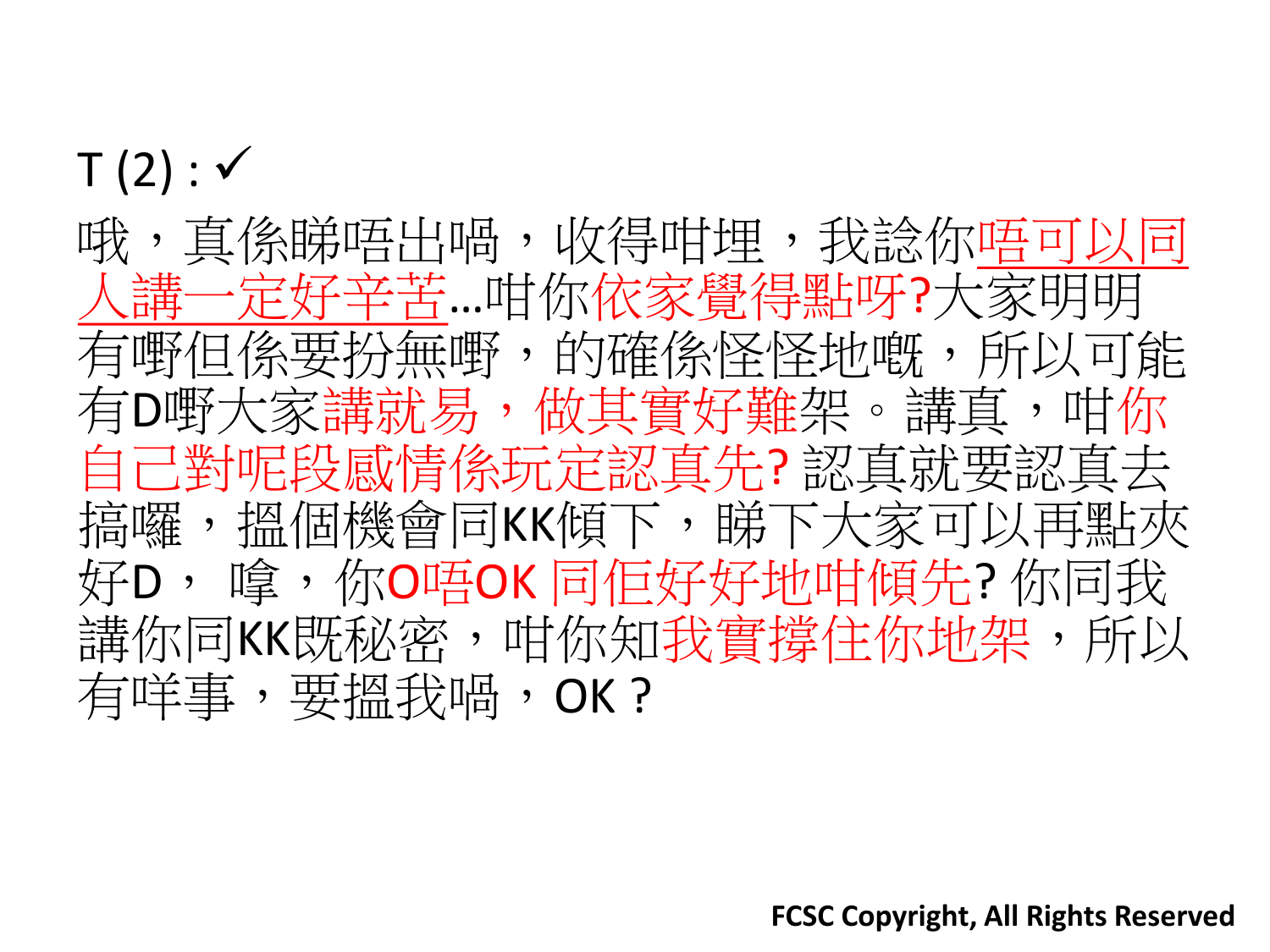## Case 2: F5 / M

• 同佢拍左成年拖,我做左好多野,宜家佢 吾理我,乜都block晒,facebook又話自己 single,咁即係咩意思? 我唔會分手!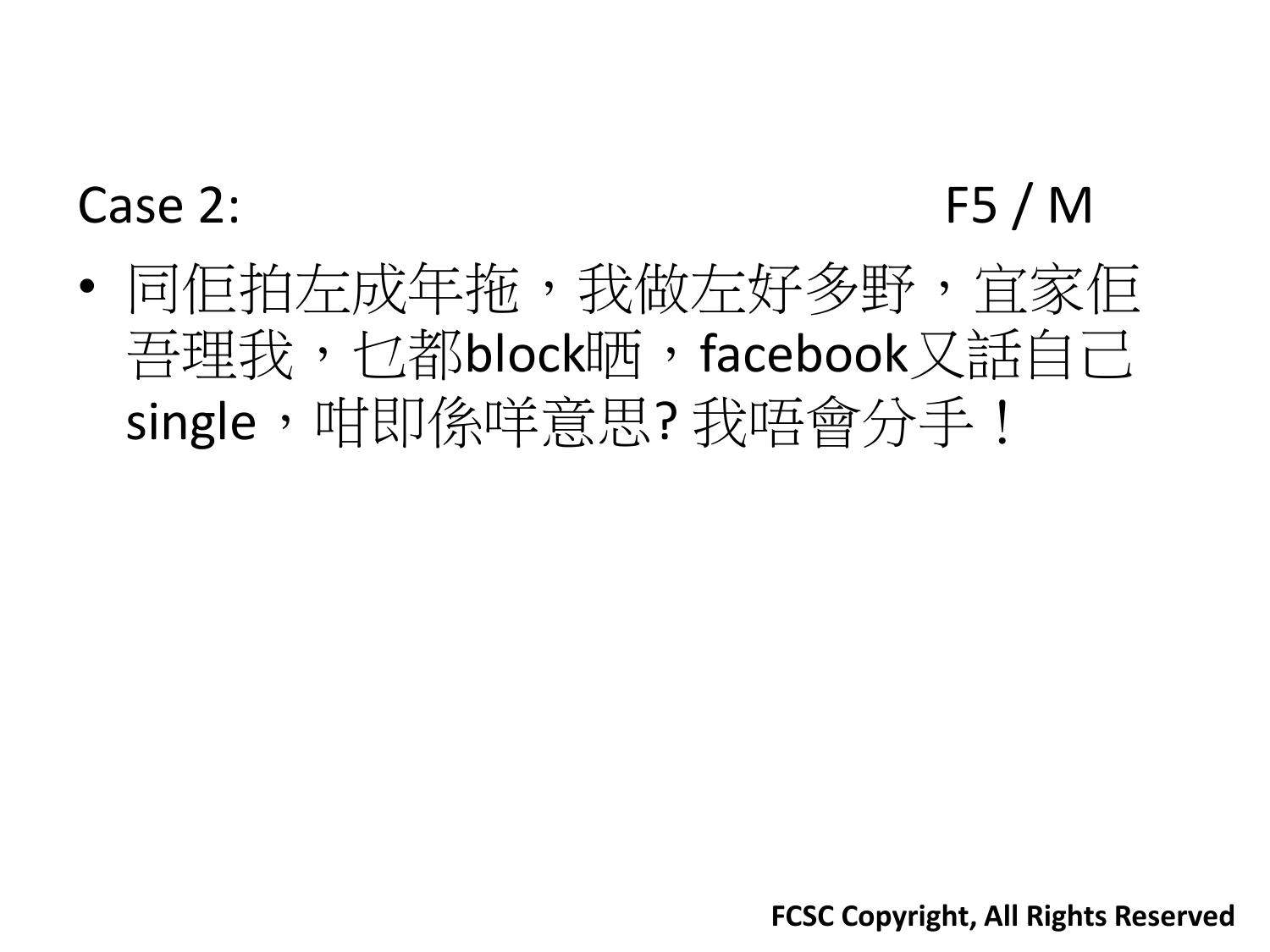## $\bullet$  T (3)

你黑面就都係人都睇得出,佢無理由唔知囉, 明知你依家又煩、又嬲,都無反應,其實 都講左答案你聽啦,不過最緊要冷靜D, 無 論發生咩事,都唔好衝動,有得「掹」就 「掹」,無既話都要接受,比D 時間自己同 對方,始終你地同校日日見到,唔通以彳 左左咩…呀, 你上次話有條入波片好勁,攞 嚟睇下….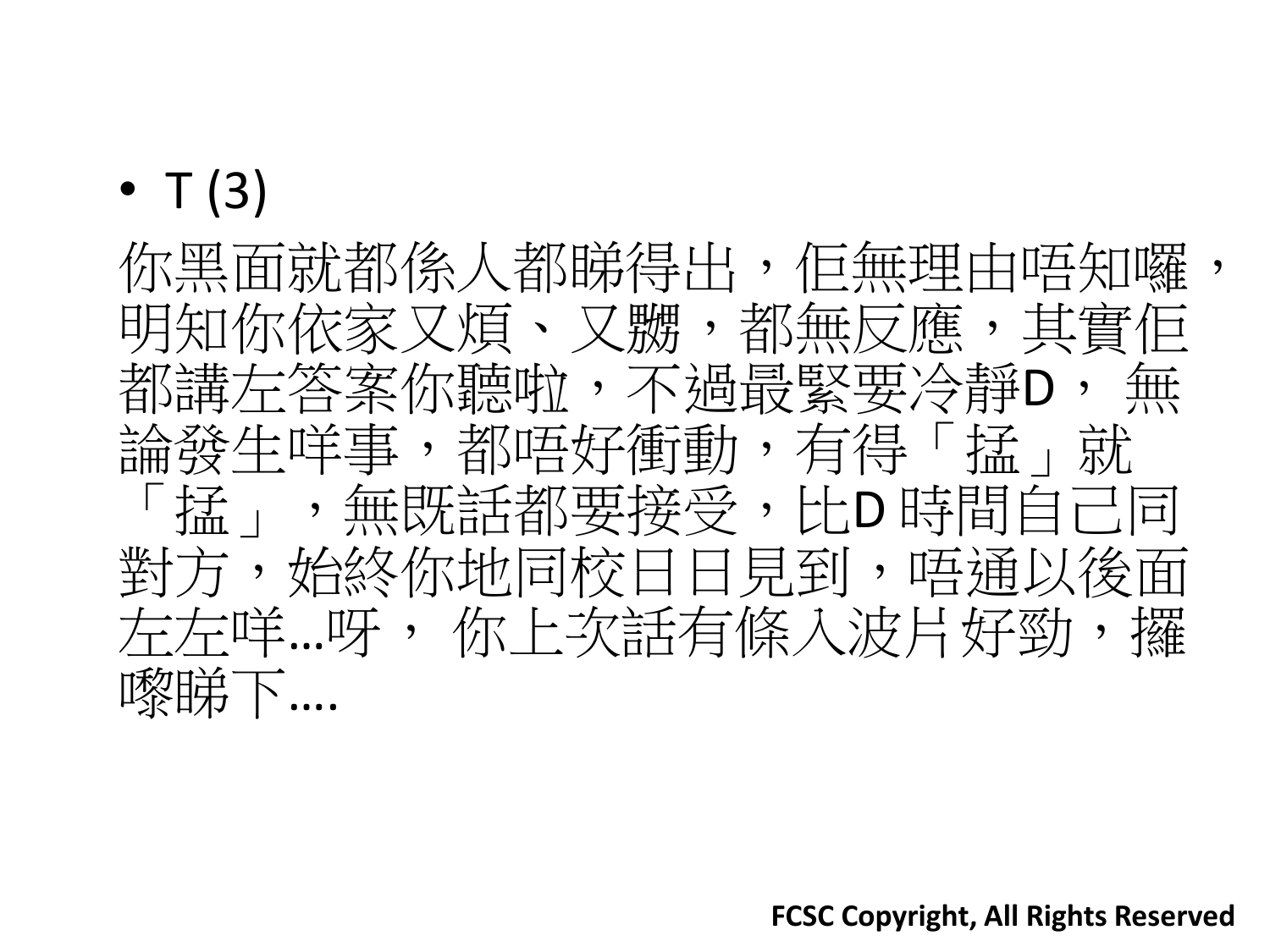## $T(4)$   $\checkmark$

8個月,依家突如期來嘅轉變,都明白一時間好難 接受,加上你為呢段感情咁努力,直至依家你仍然 好緊張佢喎,密密留意佢既facebook,既然你唔當 分手,咁你打算點呢?

依家似乎你主動、佢被動;嗱,主動可以做好多野 既,不過我想你用你既主動做d積極及無傷害性嘅嘢, 例如搵一至兩位你哋之間嘅好朋友幫下手聯絡佢, 放假日頭搵個公眾地方好好傾下,了解下發生咩事, 嗱,唔好諗住見一次面可以解決一切,見步行步, 傾成點都好,同我講,唔好一個人鬱住。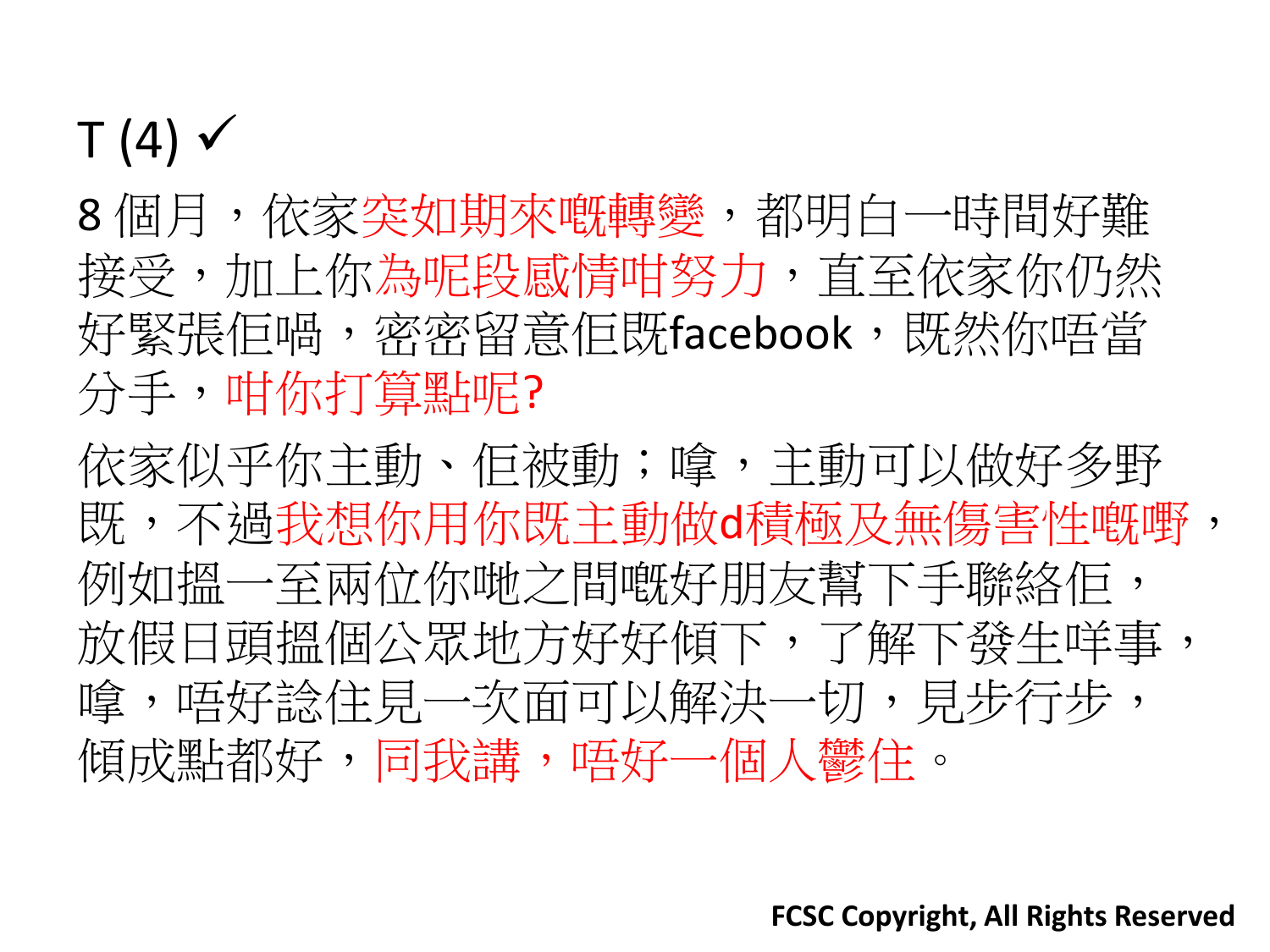Case 3: F.6 / M

同學A:琴晚係C屋企,好夜瞓,第二朝大家都好頭痛,咪 請假囉。

- T: 你係C屋企過夜?
- 同學A: 係啊
- T: 佢屋企人呢?
- 同學A : 返左大陸
- T: 你可以隨時唔返屋企嘅咩?
- 同學A : OK 啦, 無人理我嘅
- T: 頭先聽你講, 你哋玩咩玩到好夜?
- 同學A : 食嘢、睇碟囉